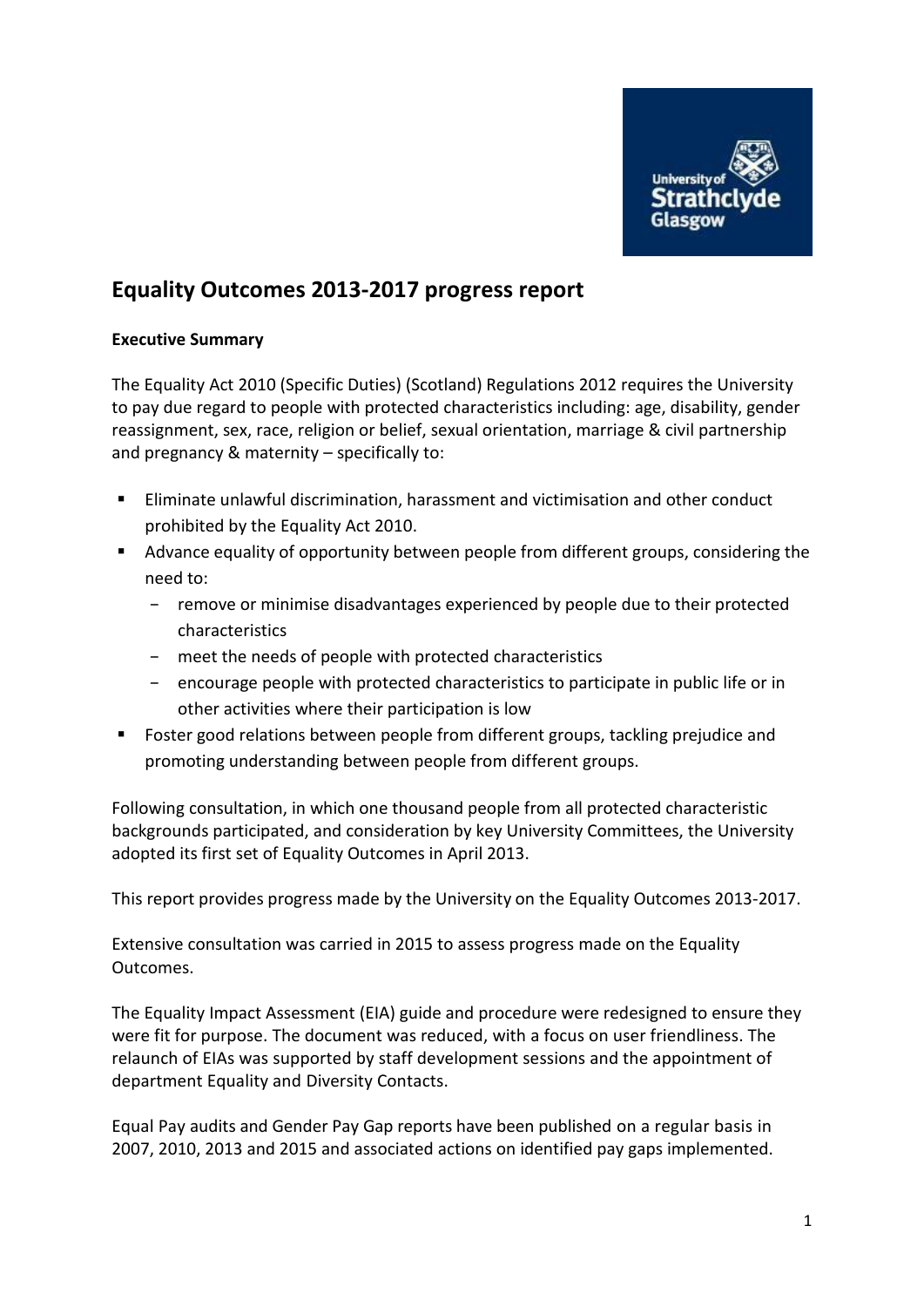Bullying and harassment cases are continually monitored and reported in the annual staff equality monitoring report. A dedicated website provides advice and guidance to staff and students. A revised job role for Dignity and Respect Advisers was agreed and implemented in 2015.

Awareness raising and building confidence activities and events take place on a regular basis. Over the past two years 90 events were hosted with high attendance by students.

The University invites all staff and students to provide voluntary information on their protected characteristics. The University is ahead of the Higher Education sector for recording disclosure rates for staff in all the nine protected characteristics including age, disability, gender reassignment, sex, race, religion or belief, sexual orientation, marriage and civil partnership and pregnancy and maternity.

The University currently holds a Bronze institutional Athena SWAN award and has made excellent progress on gender equality in securing nine departmental awards.

The University's commitment to inclusive communications has been recognised externally for implementing best practice in terms of supporting and encouraging applications through counter-stereotyping.

The University follows higher education sector best practice on procurement and is committed to the Scottish Business pledge practices that achieve fairness, equality, opportunity and innovation.

Excellent progress has been made on improving support for students and staff with disabilities. Various initiatives were developed and delivered. The University continues to improve facilities on and outwith campus.

This progress report should be read in conjunction with relevant University reports, all which demonstrate commitment and progress made in response to our reasonability under the Public Sector Equality Duty.

Our 2017-2021 Equality Outcomes will continue the excellent progress made over the past four years and further demonstrate our approach to extending our equalities work beyond compliance. We remain committed to ensuring that the Strathclyde staff and students community is based on fairness, equality, cultural and faith diversity, dignity and respect. We therefore do not tolerate prejudice, unlawful discrimination or harassment and take opportunity to celebrate and promote diversity.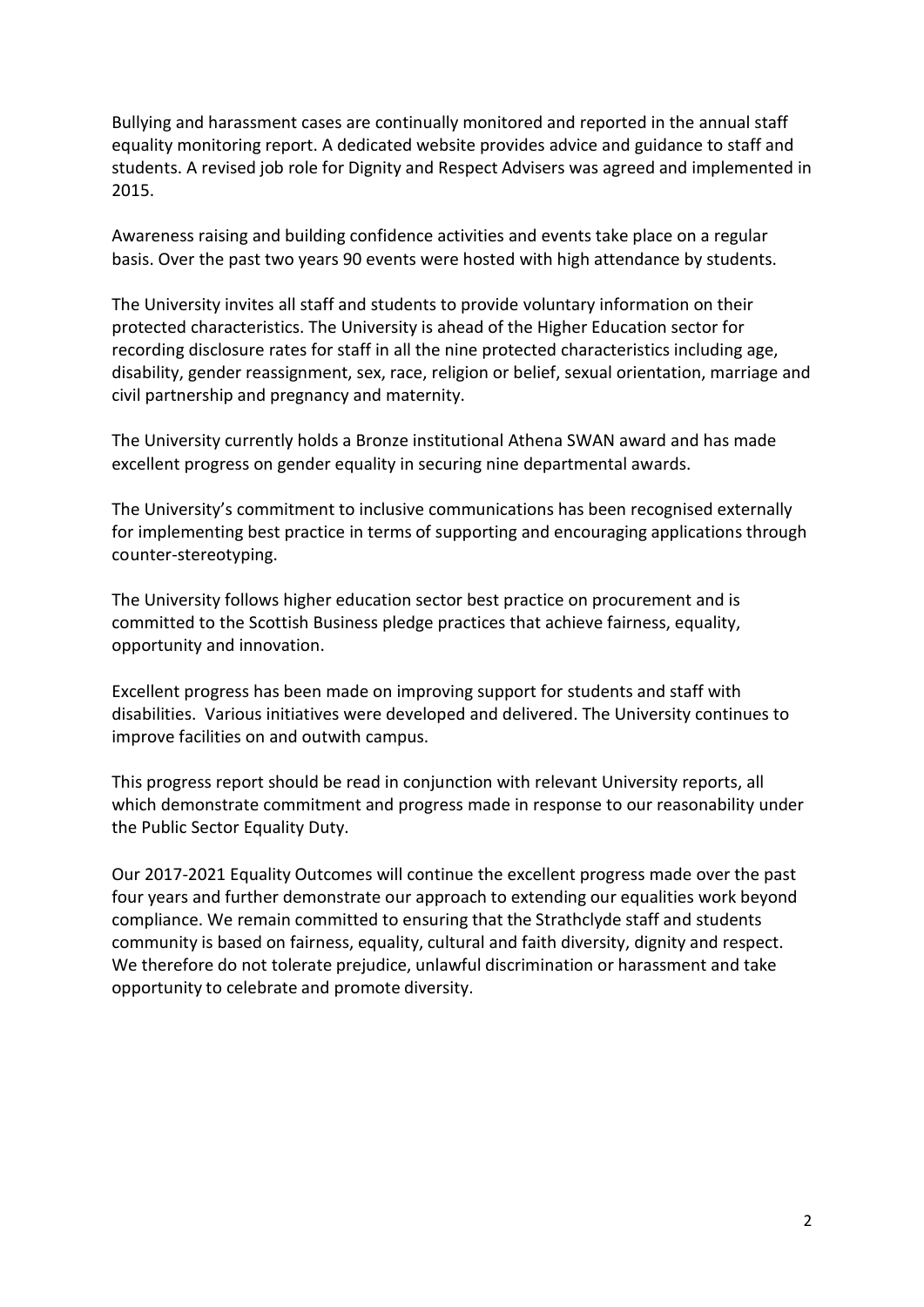## **Equality Outcomes 2013-2017 progress report**

**Objective 1:** Prepare, consult on, and launch Equality Outcomes Scheme and Action Plan by April 2013; and thereafter periodically review progress.

**Equality Outcome:** University strategy supports and meets the diverse needs of its community (staff and students). **Progress**

The University consulted stakeholders widely in 2013 for developing the first set of Equality Outcomes and in 2015 we provided an update. The online surveys for example attracted three thousand responses from staff, students and external stakeholders. In addition, specific focus group meetings were hosted for staff without access to computers.

The Equality Outcomes 2013-2017 were formally endorsed by the Equality and Diversity Committee and the University Court. They were publicly available on line and in hard copies from 30 April 2013.

Relevant publications are available online (and hard copies on request):

- University of Strathclyde Equality Outcomes [Consultation](http://www.strath.ac.uk/media/ps/sees/equality/Strathclyde_Equality_Outcomes_Consultation_Report_April_2013.pdf)
- Equality [Outcomes](http://www.strath.ac.uk/media/ps/sees/equality/Equality_Outcomes_Review_2015_final.pdf) Progress Report 2015
- Equality Outcomes [2013-2017](http://www.strath.ac.uk/media/ps/sees/equality/Strathclyde_Equality_Outcomes_2013-2017.pdf)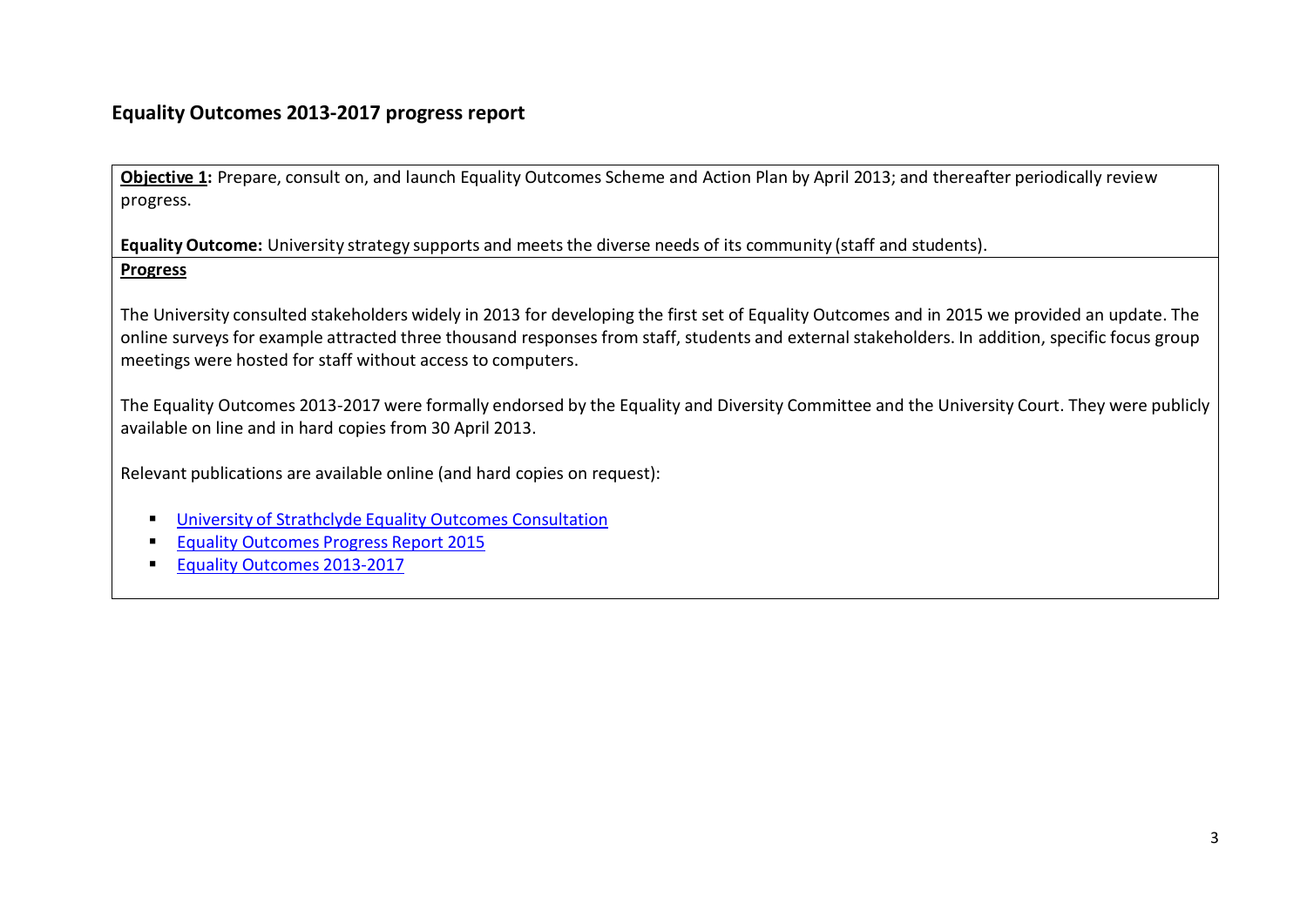**Objective 2:** Fully implement the Equality Impact Assessment (EIA) policy and procedure and monitor effectiveness.

**Equality Outcome:** The University develops policies and practices based on informed decisions which promote positive impact and improvementsfor specific Protected Characteristic groups.

## **Progress**

The Equality Impact Assessment (EIA) ensure that University policies, procedures, practices and functions that no person is disadvantaged, discriminated or excluded based on their age, disability, gender reassignment, sex, race, religion or belief, sexual orientation, marriage and civil partnership and pregnancy and maternity (defined as protected characteristic groups in the Equality Act 2010).

The EIA guide and procedure were redesigned after consultation and relaunched April 2016. The length of the document was reduced, with improved user friendliness ensuring all staff are able to conduct assessments. The [EIA guide and the assessment form](http://www.strath.ac.uk/equalitydiversity/eia/) are available on the University website.

Seven training sessions were held to familiarise staff and build confidence and capacity to conduct EIAs. The SFC's requirement for EIAs to accompany the Outcomes Agreement and funding bids has re-emphasised the importance of conducting EIAs.

Training sessions on an ongoing basis are scheduled to support and assist staff in conducting EIAs.

The cover sheets of committee papers include a section on whether an EIA has been conducted. The ED team and the ED Contacts also provide support to staff in completing EIAs.

The University Equality and Diversity Strategy Committee receives progress report on EIAs.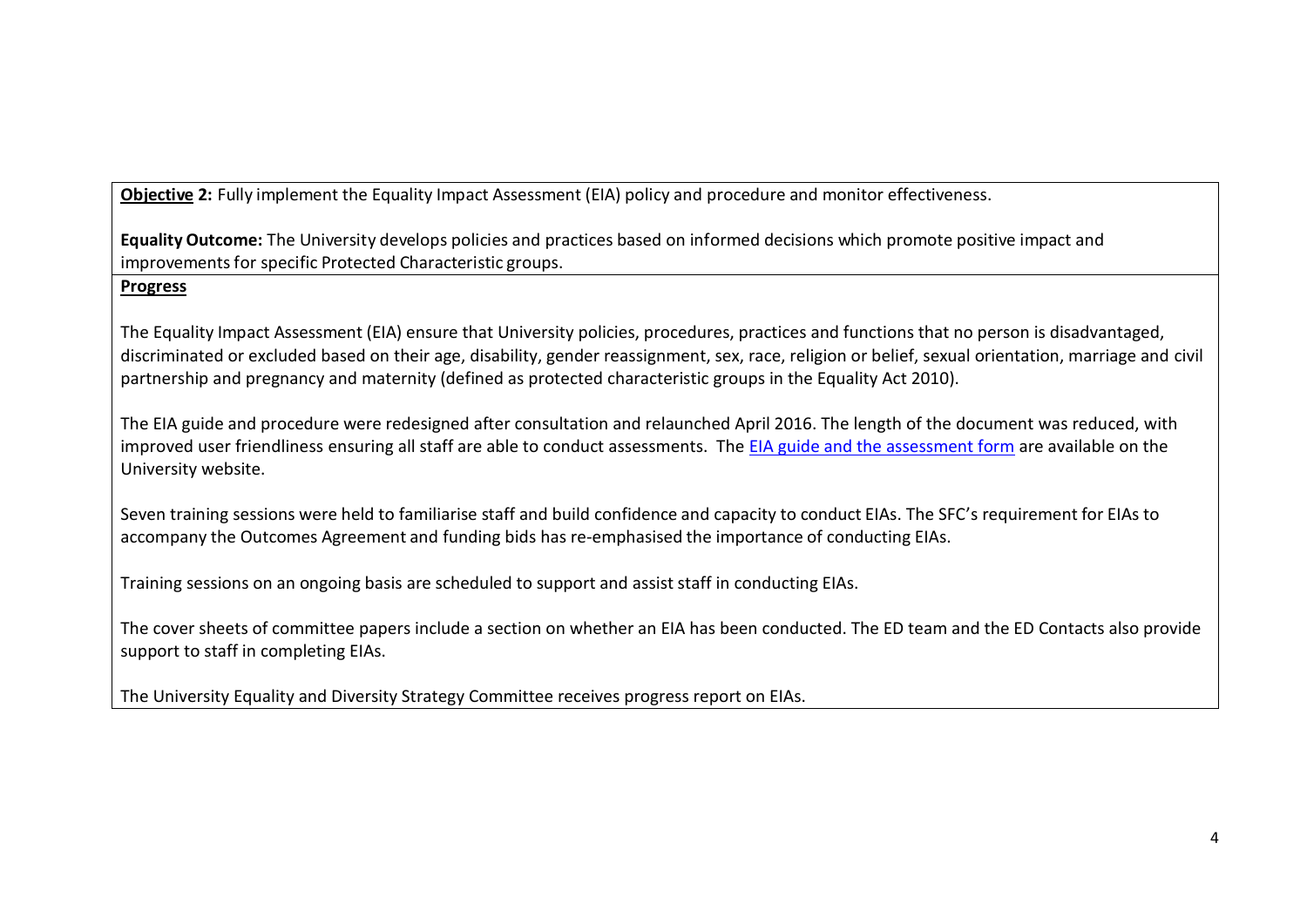**Objective 3:** Complete an Equal Pay review and monitor effectiveness.

**Equality Outcome:** The University identifies and takes action to reduce the gender-pay gap. **Progress**

As part of our Public Sector Equality Duty the University has a duty to publish:

gender pay gap information every two years (which is defined as the percentage difference between men's hourly pay (excluding overtime) and women's hourly pay (excluding overtime); and an equal pay statement every four years.

The last Gender Pay Report and Equal Pay Statement was contained in our 2015 Equal Pay [Statement](http://www.strath.ac.uk/media/ps/sees/equality/Equal_Pay_statement_and_analysis_April_2015_final.pdf) published in April 2015. Earlier reports were published in 2007, 2010 and 2013. These reports have helped us focus on areas where we can take action on apparent pay gaps (and in particular where there are unjustifiable gaps of 5% or more, or recurring gaps of 3% or more, within grade). The reports are discussed at the Executive Team and received by strategic committees including the Staff Committee, the Equality and Diversity Strategy Committee and University Court.

The University is committed to reducing the pay gap and has refined pay reward procedures based on objective criteria. Action is taken to reduce any significant pay gap for women and men. There was, for example, a reduction of 1.8 percent in the pay gap between men and women at the Professorial level between 2013 and 2015.

Despite there being equal pay within grades, there is still an overall gender pay gap as a result of occupational segregation; within the University there are significantly higher proportions of females than males at junior levels, in particular in Grades 1, 4 and 5, and, conversely, higher proportions of males than females at the more senior Grades 9, 10 and at Professor and Director level. Between 2015 and 2017 there has been a reduction of more than two percentage points in the overall gender pay gap and the University remains committed to taking appropriate action to further reduce this gap.

The Equal Pay report is publicly available on the University website. The next report will be available from 30 April 2017.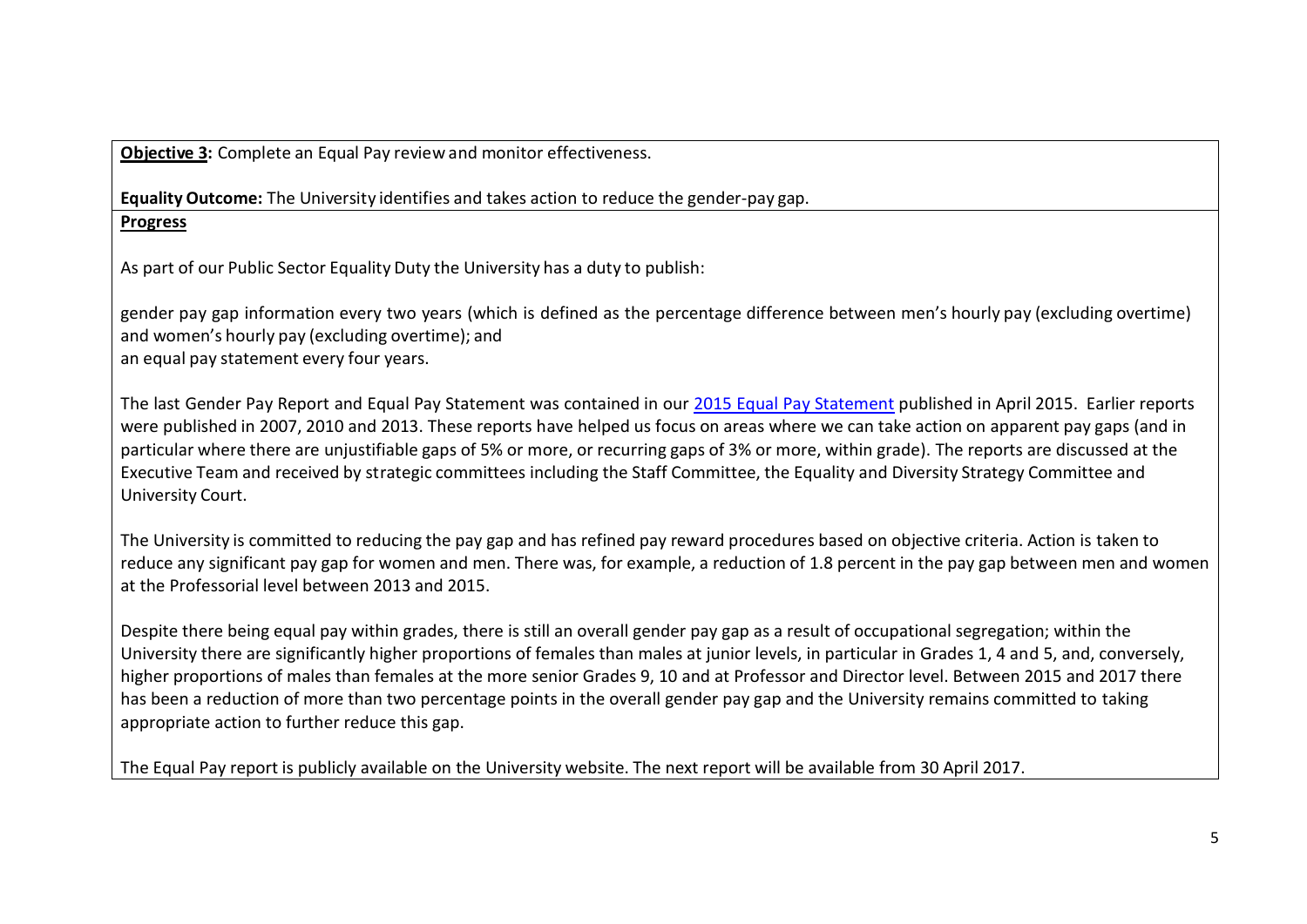**Objective 4:** Promote and support Dignity and Respect between all individuals, both within and outwith the protected characteristic groups in the University Community.

**Equality Outcome:** The University monitors and establishes baseline figures on incidents of bullying, harassment and discrimination and challenges these behaviours through the consistent implementation of the Dignity and Respect Policy.

## **Progress**

The University developed a Dignity and Respect Policy in 2013. The policy is supported informally through a network of Dignity and Respect Advisers (a group of staff volunteers). The advisers provide informal support to staff or students alleging harassment.

A revised job role for Dignity and Respect Advisers was agreed and implemented. A dedicated website has been developed and boundaries clarified between the informal and formal processesfor providing assistance to students and staff on alleged incidences of bullying and harassment.

The University monitors incidents and includes these in the annual staff equality monitoring report. The report is publicly available on the University website.

|        | 2010 | 2011                     | 2012 | 2013 | 2014 | 2015 | 2016 | Total               | %   |
|--------|------|--------------------------|------|------|------|------|------|---------------------|-----|
| Female |      |                          |      |      |      |      |      | ำ1<br>ᅀ             | 68% |
| Male   |      | $\overline{\phantom{a}}$ |      |      |      |      |      | 10                  | 32% |
| Total  |      |                          |      |      |      |      |      | $\mathbf{a}$<br>⊥ ر |     |

## **Formal Dignity and Respect Complaints**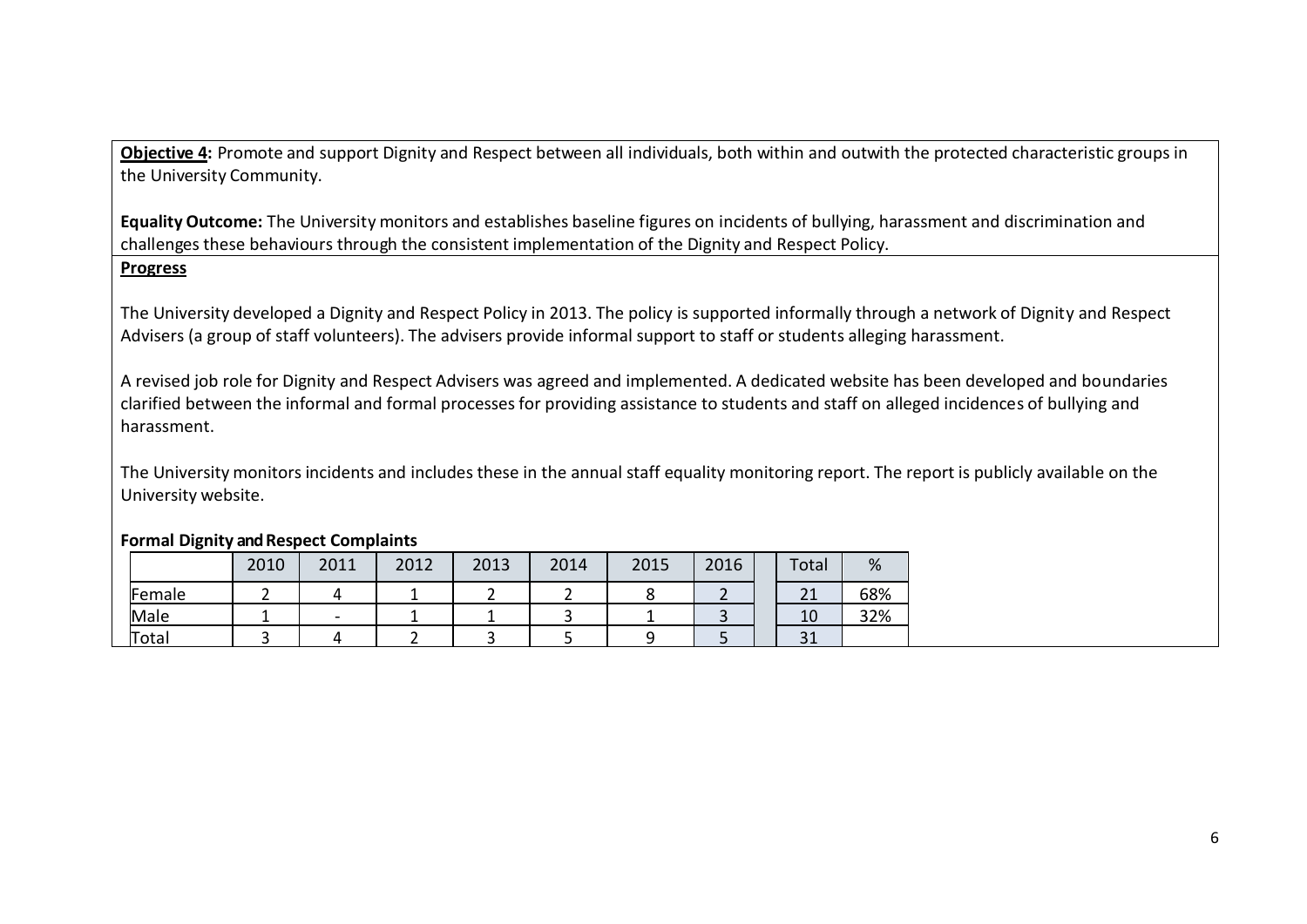**Objective 5:** Develop staff and student awareness and confidence in relation to equality and diversity.

**Equality Outcome:** The University understands the diverse needs of its stakeholders and the implications of the legal responsibility – ensuring confident engagement with colleagues and the wider community.

## **Progress**

The University provides an online module on Diversity in the Workplace and facilitator led workshops on cultural diversity, disability awareness and unconscious bias. 35% of staff have completed the online module. Staff in departments are prompted to complete the module by departmental ED contacts and reminders are also built into departmental Athena SWAN action plans.

In addition, scheduled diversity events, including a Diversity Week, are hosted throughout the year to create dialogue and raise awareness of staff and students. Between 2015 and 2017 over five thousand participants have attended the events.

Through discussion and evidence the University Gender Equality Working Group endorsed the implementation of new modules for staff and students on unconscious bias and equality and diversity. In addition, the heads of departments will receive facilitator led training on unconscious bias.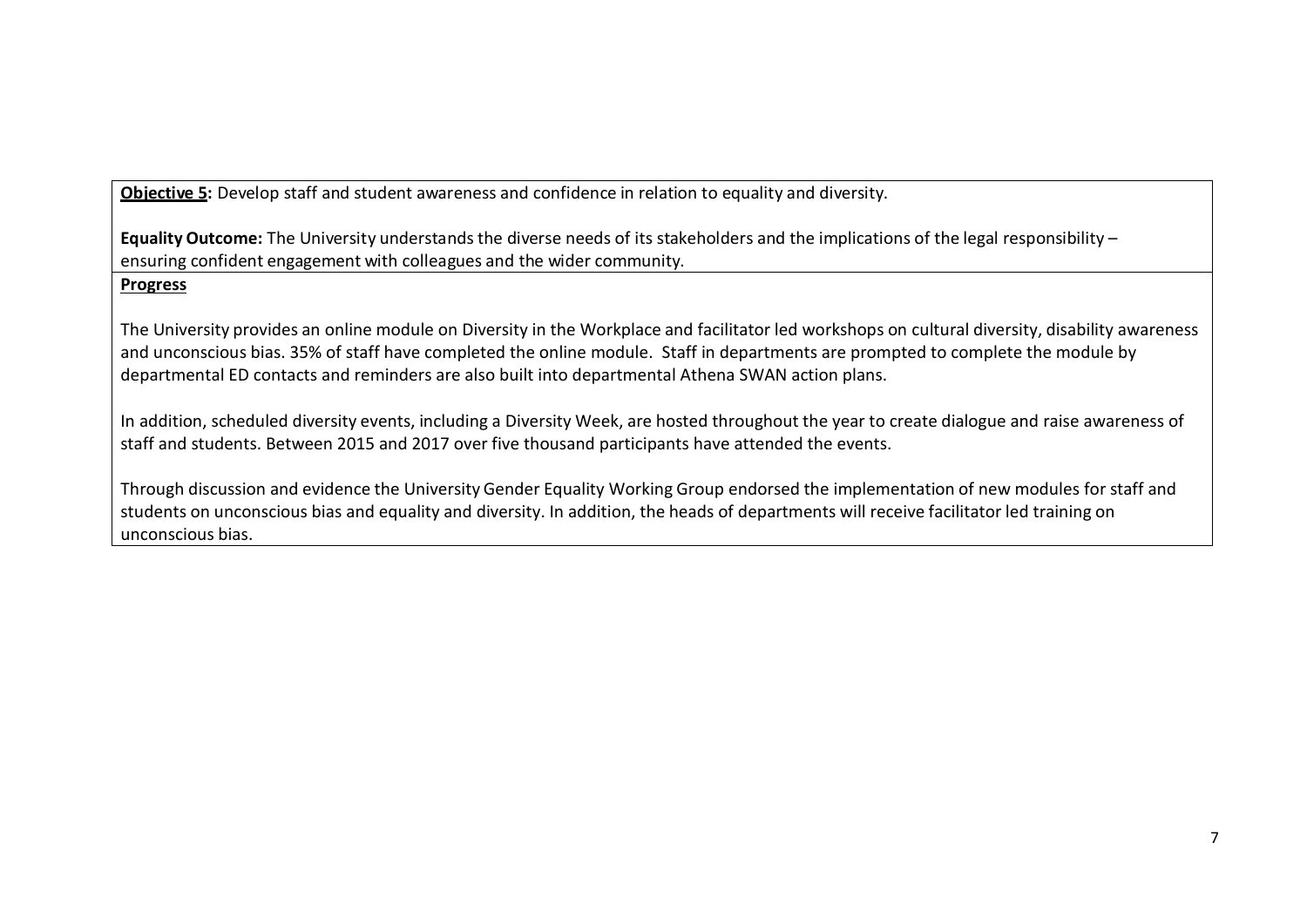**Objective 6.1 (for Staff):** Implement a range of effective monitoring and reporting mechanisms to help inform planning and improve standards such as Athena SWAN.

**Equality Outcome:** The University will aim to have collected data for 70% of staff by protected characteristics by 2015. We are committed to attempting to achieve a response rate of 100% by 2017.

## **Progress**

The University invites all staff annually to provide voluntary information on their protected characteristics. The University is ahead of the Higher Education sector for recording disclosure rates for all the nine protected [characteristicsi](http://www.equalityhumanrights.com/private-and-public-sector-guidance/guidance-all/protected-characteristics)ncluding age, disability, gender reassignment,sex, race, religion or belief, sexual orientation, marriage and civil partnership and pregnancy and maternity.

A report on the profile is annually produced and considered by the Executive Team and received by strategic committees including the Staff Committee and the Equality and Diversity Strategy Committee. The report is publicly available on the University website.

Our target on securing 100% completion rate is ambitious and we are confident that the disclosure rates are heading in the right direction, as indicated in the table below. The disclosure rates for the new protected characteristics of Sexual orientation, Religion and belief and Gender reassignment is higher than other UK universities. The disclosure by Strathclyde staff on their Marital/ Civil partnership and Parental responsibilities is encouraging but not bench-marked as no sector comparator exists.

| <b>2016 Staff</b><br><b>Disclosure rates</b> | <b>Not Known</b> | Prefer not to Say | <b>Strathclyde</b><br><b>Staff</b> | <b>Response Rate</b> | <b>Higher Education</b><br>sector disclosure<br>rate |
|----------------------------------------------|------------------|-------------------|------------------------------------|----------------------|------------------------------------------------------|
| Gender                                       | 0                | 0                 | 3591                               | 100%                 | 100%                                                 |
| <b>BME</b>                                   | 365              | 51                | 3591                               | 90%                  | 95%                                                  |
| Disability                                   | 692              | 24                | 3591                               | 81%                  | 94%                                                  |
| Sexual orientation                           | 1768             | 203               | 3591                               | 51%                  | 30%                                                  |
| Religion and belief                          | 1747             | 208               | 3591                               | 51%                  | 41%                                                  |
| Gender reassignment                          | 1768             | 48                | 3591                               | 51%                  | 41%                                                  |
| Marital/ Civil partnership                   | 895              | 114               | 3591                               | 75%                  |                                                      |
| Parental                                     | 2541             | 48                | 3591                               | 29%                  |                                                      |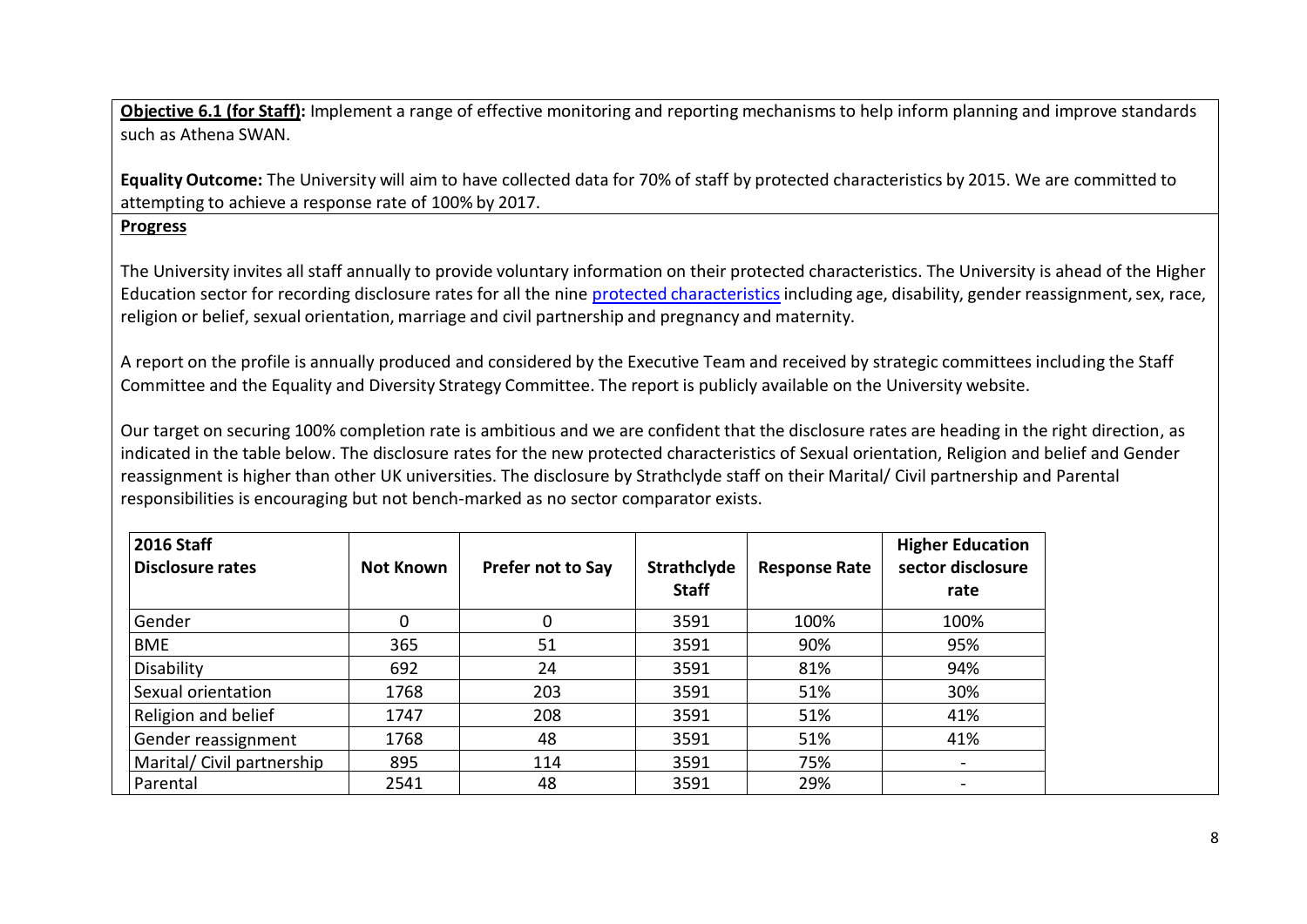**Objective 6.2 (for Students):** Implement a range of effective monitoring and reporting mechanisms to help inform planning, support diverse needs and meet external requirements.

**Equality Outcome:** The University will collect and record data on protected characteristics of students. We aim to have collection rates of at least 60% by 2015, and at least 80% by 2017 for all protected characteristics.

## **Progress**

The University invited students in 2013 (at registration) to provide information on their protected characteristics, including the new protected characteristics of gender reassignment, religion and belief, sexual orientation and pregnancy.

An annual student equality monitoring report is produced and considered by the Executive Team and the Equality and Diversity Strategy Committee and University Court. The report is publicly available on the University website.

The monitoring collection targets we set for all protected characteristics were ambitious. However, the trends suggest that we remain on track. We will continue to encourage students to disclose the information.

| 2016 Students           |                  |                          |                 |                      |
|-------------------------|------------------|--------------------------|-----------------|----------------------|
| <b>Disclosure rates</b> | <b>Not Known</b> | <b>Prefer not to Say</b> | <b>Students</b> | <b>Response Rate</b> |
| Gender                  |                  |                          | 21369           | 100%                 |
| Gender reassignment     |                  | 1.53%                    | 21369           | 97.47%               |
| <b>BME</b>              | 23%              |                          | 21369           | 77%                  |
| Religion                | 34%              | 4%                       | 21369           | 61%                  |
| Sexual orientation      | 34%              | 4%                       | 21369           | 61%                  |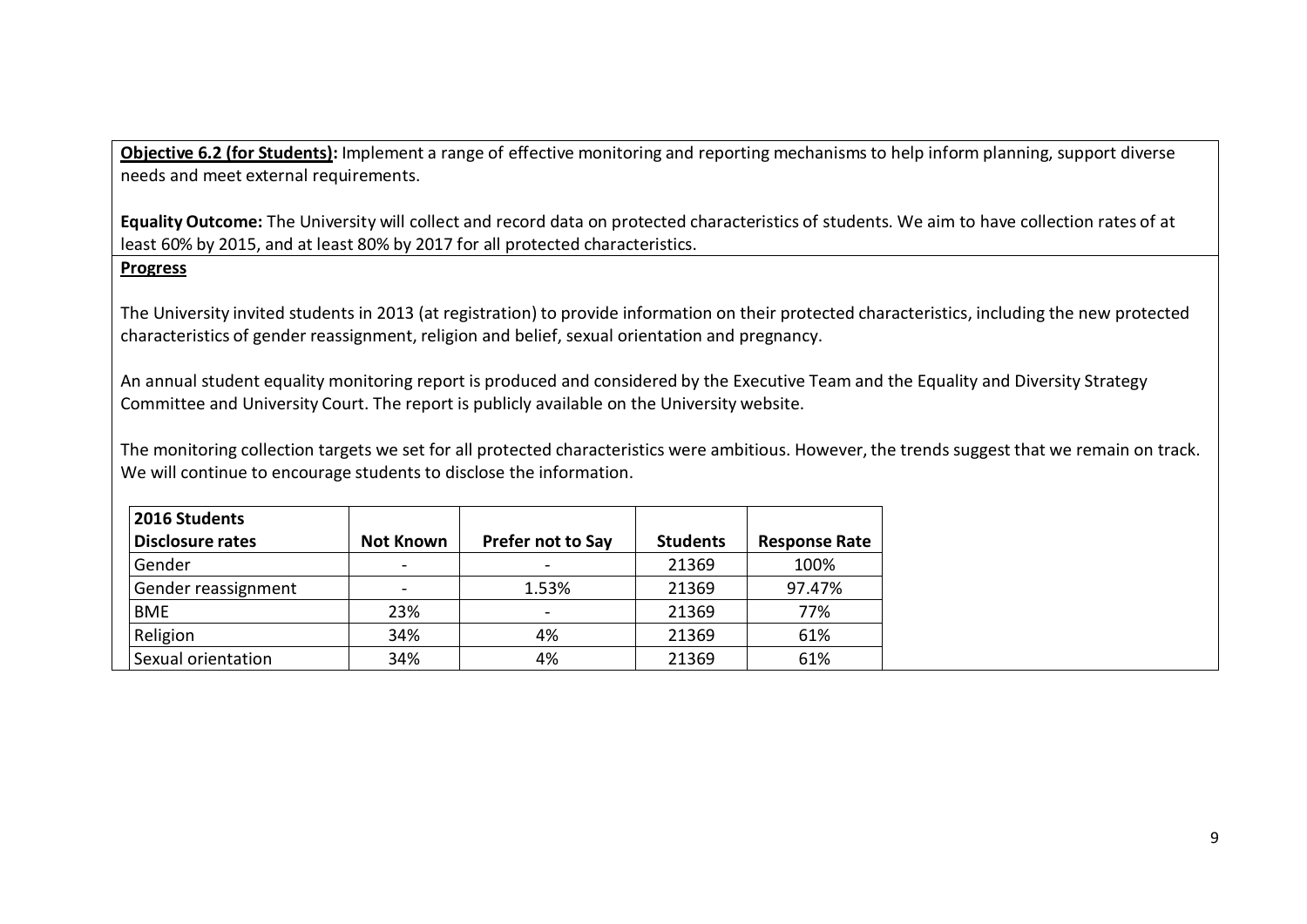**Objective 7**: Develop and implement a plan to promote and celebrate cultural diversity.

**Equality Outcome:** The University affirms the diversity of its community and provides cultural sensitive and accessible services. **Progress**

The University hosts regular diversity events which create opportunities, between students, staff and external stakeholders from all protected characteristic backgrounds, for dialogue, raising awareness, providing space for networking and developing mutual respect. On an annual basis key events are celebrated such as the International Day of Persons with Disabilities, International Women's Day, the Black History Month, LGBT Month and the Chinese new year.

Since 2015 the University has hosted a dedicated week of events – *the [Diversity](http://www.strath.ac.uk/equalitydiversity/diversityweek201720th-24thfebruary/) Week*. Participation rates for events are high and the feedback is positive. Since 2015 we have also hosted in liaison with the Students Association festive meals (free of cost) for students staying in halls during the Christmas vacations. These have also attracted students from the other Universities. Our interfaith dinners are renowned for attracting students from all faiths and none from Strathclyde and beyond.

Between 2015 and 2017 we hosted 90 diversity events.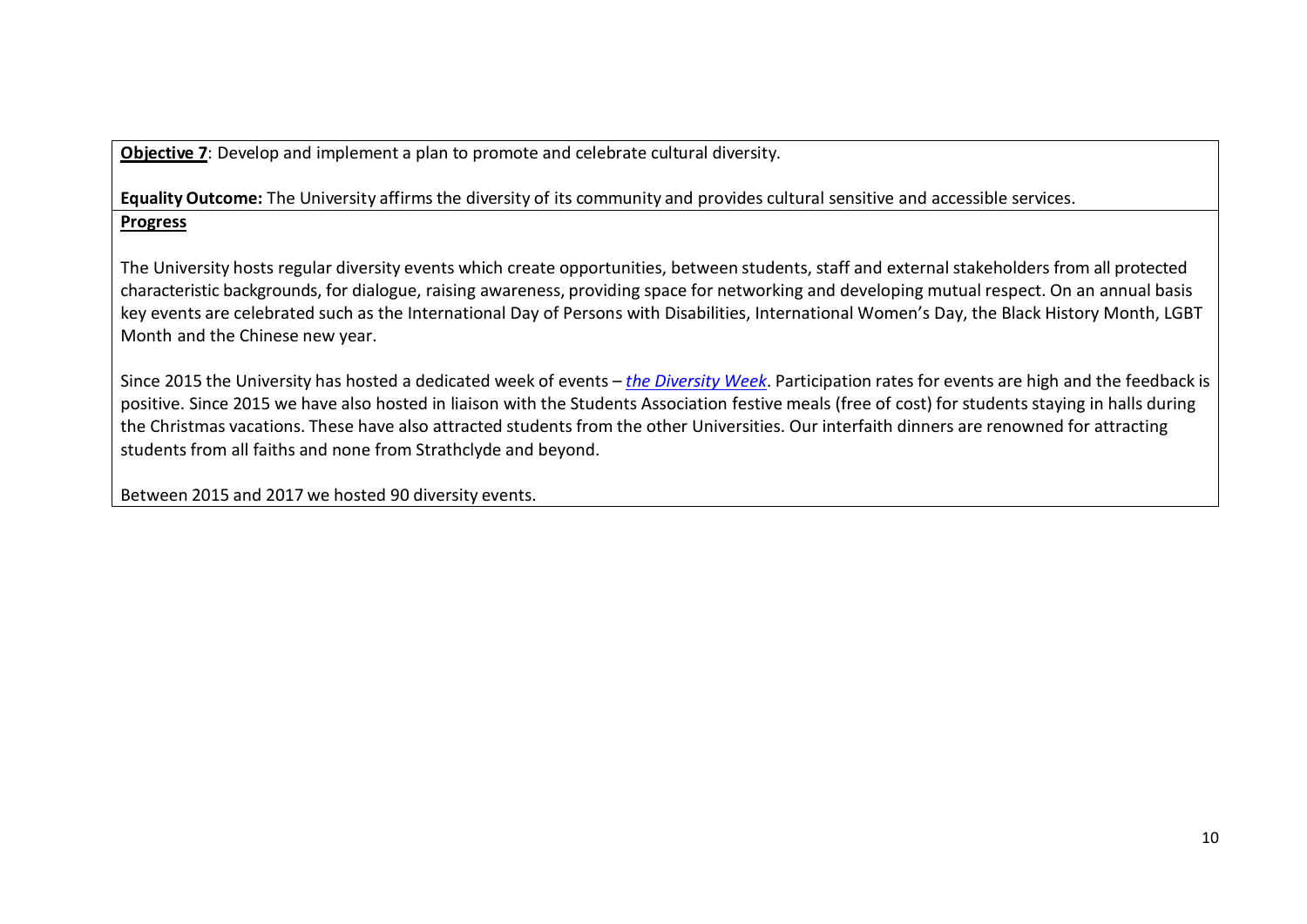**Objective 8:** Achieve the Athena SWAN Silver Award at departmental level.

**Equality Outcome:** The University supports the recruitment, retention and development of women, particularly, but not exclusively, in Science, Technology, Engineering and Mathematics(STEM) departments.

## **Progress**

The University renewed its Bronze Athena SWAN award in April 2014 (first awarded in 2011). We have made significant progress in achieving Athena SWAN awards. Athena SWAN is a national charter mark to advance gender equality, representation and progression. Awards are evidence based and require critical analysis of staff and student data to demonstrate progress made. National assessment panels assess the submission against the application criteria and recommend awards at the Bronze, Silver and Gold level.

As of October 2016 nine departments hold Athena SWAN awards, including a renewed Silver award by Civil and Environmental Engineering. Since May 2015 the Athena SWAN charter has been extended to embrace arts, humanities, social sciences, business and law (AHSSBL) departments.

The University remains on schedule for working towards Athena SWAN awards for all departments and applying for the silver institutional award by 2020.

The University Athena SWAN Action Group overseesthe progress of the institutional Bronze award action plan. Local departments Self-Assessment Teams (SATs) and Equality Committees oversee development and implementation of the Athena SWAN action plans.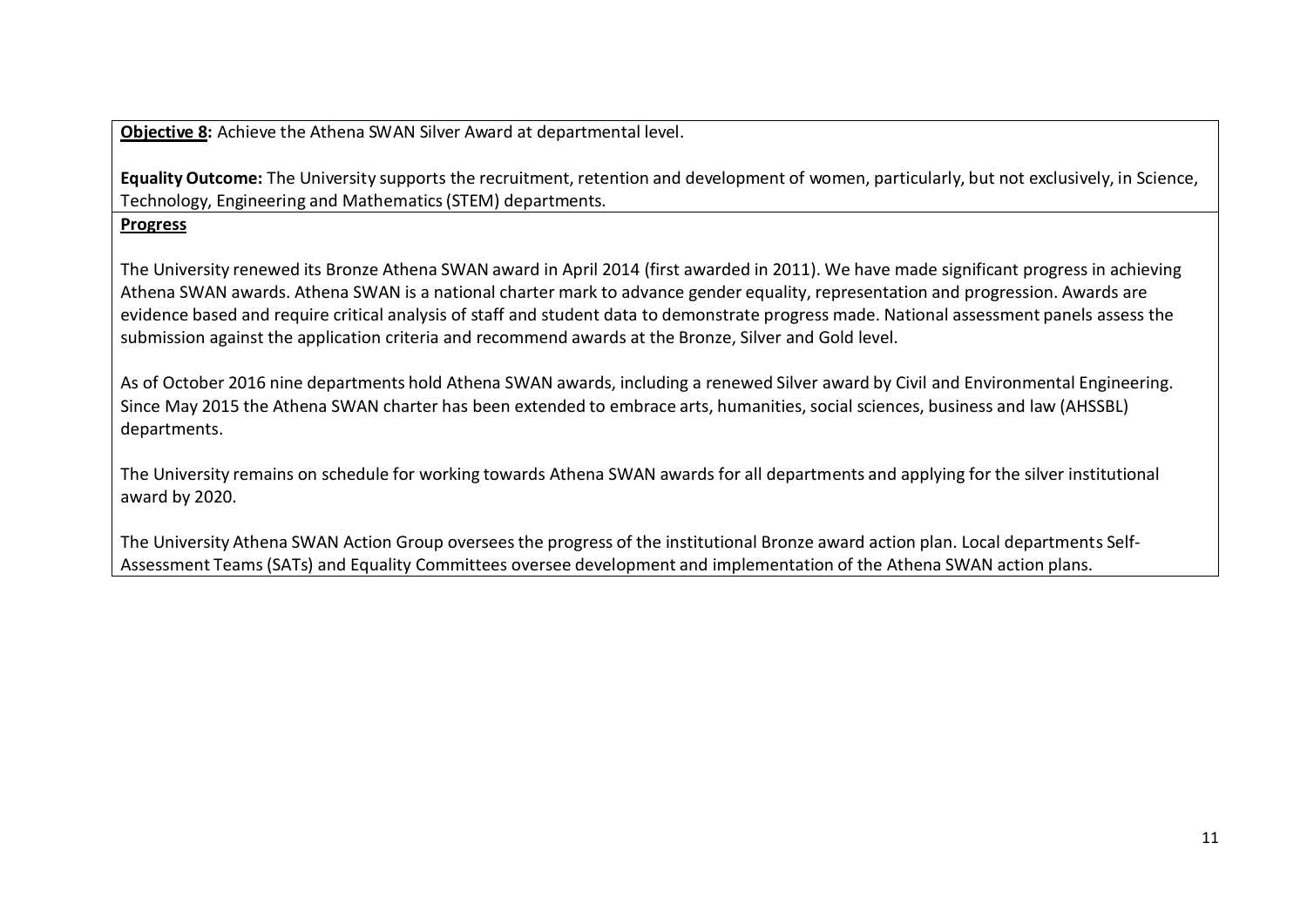| Strathclyde (1 October 2016)                              | <b>Athena SWAN status</b> |
|-----------------------------------------------------------|---------------------------|
| University (2011 – renewed in 2014)                       | Bronze award              |
| Architecture                                              | Bronze award              |
| Civil and Environmental Engineering (renewed)             | Silver award              |
| Chemical & Process Engineering                            | Bronze award              |
| Design, Manufacture and Engineering Management            | Bronze award              |
| <b>Electronic and Electrical Engineering</b>              | Bronze award              |
| <b>Mathematics and Statistics</b>                         | Bronze award              |
| Mechanical and Aerospace Engineering                      | Bronze award              |
| <b>Physics</b>                                            | Bronze award              |
| Strathclyde Institute of Pharmacy and Biomedical Sciences | Bronze award              |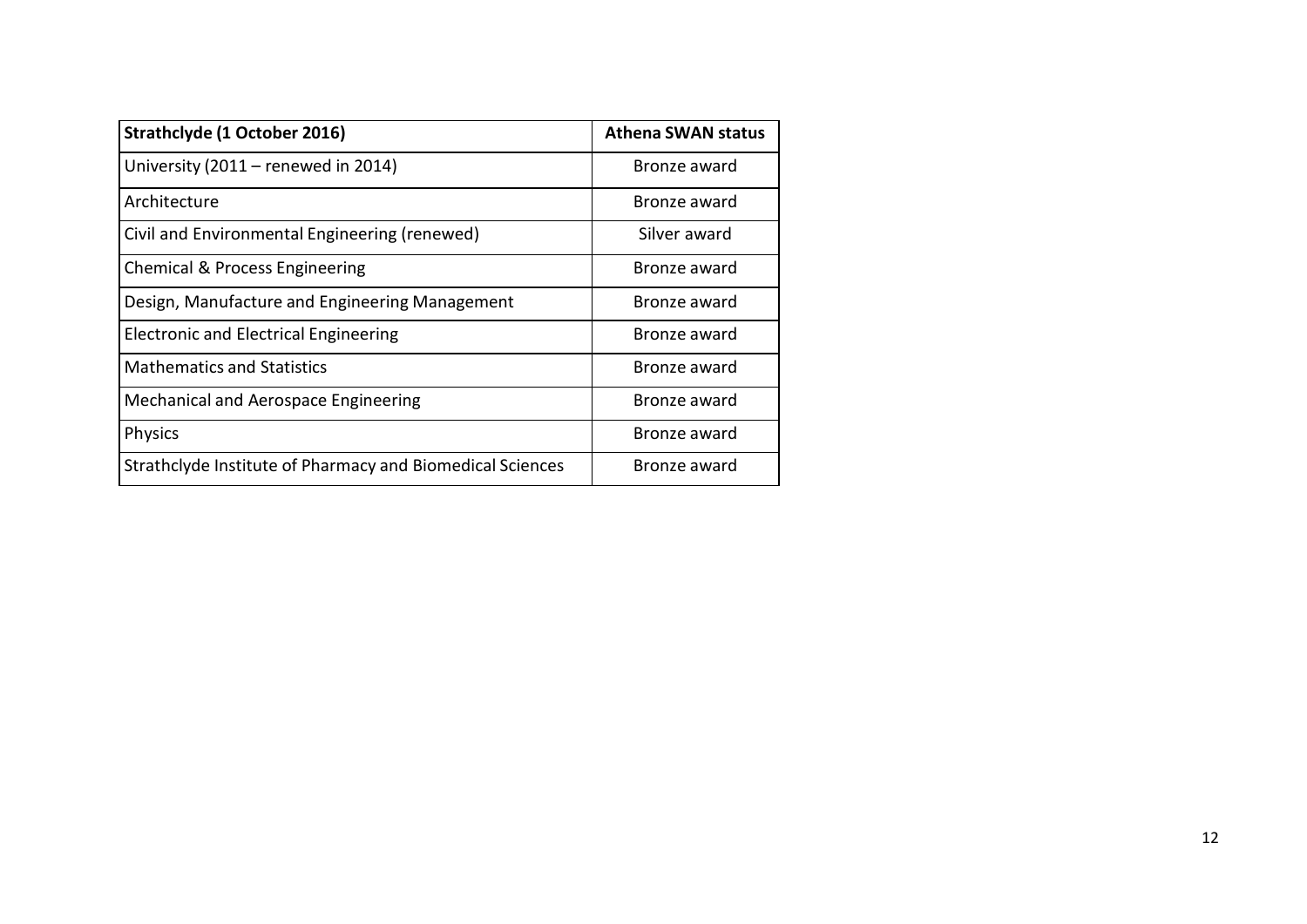**Objective 9:** Develop and implement a strategy to consistently promote and celebrate diversity within all University and corporate communications and literature.

**Equality Outcome:** The University adheres to inclusive communication practice as far as practicable. **Progress**

The University Marketing and Development Services (DMS) continue to provide inclusive communications and implementing best practice. The University revamped website was developed to ensure issues of accessibility and inclusion formed an integral part. A gender champion and Equality & Diversity Contact was appointed in DMS in 2016.

Proposed policy on the (inclusive) Naming of Buildings, Facilities and Designs and a guide on ensuring Diversity in Events have been drafted and ready for approval by the Gender Equality Steering Group. These will be implemented during 2017 onwards.

We actively promote events and news that celebrate diversity, including our annual Diversity Week, International Women's Day and LGBT events

at our Students' Association. We encourage a wide range of student and staff voices throughout our webpages and social media.

The Higher [Education](https://nemo.strath.ac.uk/owa/redir.aspx?SURL=aCxMV6Di7Jau7HuLCTh0hdQKb_0puKGVpGyqrXSAhtqTRLDwZXPUCGgAdAB0AHAAcwA6AC8ALwB3AHcAdwAuAGgAZQBhAGMAYQBkAGUAbQB5AC4AYQBjAC4AdQBrAC8AcwB5AHMAdABlAG0ALwBmAGkAbABlAHMALwB3AGgAbwBzAGUAXwBqAG8AYgBfAGkAcwBfAGkAdABfAGEAbgB5AHcAYQB5AF8ALQBfAGYAaQBuAGEAbABfAHIAZQBwAG8AcgB0AC4AcABkAGYA&URL=https%3a%2f%2fwww.heacademy.ac.uk%2fsystem%2ffiles%2fwhose_job_is_it_anyway_-_final_report.pdf) Academy report carried out for the Scottish Funding Council highlighted specific examples of good practice from Strathclyde in terms of supporting and encouraging applications through counter-stereotyping.

The Strathclyde prospectus was the only university example praised for making counter-stereotypical imagery look natural (p.35), and was recognised for including counter-stereotypical case studies (p.36)

The addition of an explanation to help users understand the meaning of the Athena SWAN charter was also cited as good practice (p.36). The principle behind this is to raise awareness and attract potential applicants, particularly female applicants to areas where they are currently under-represented.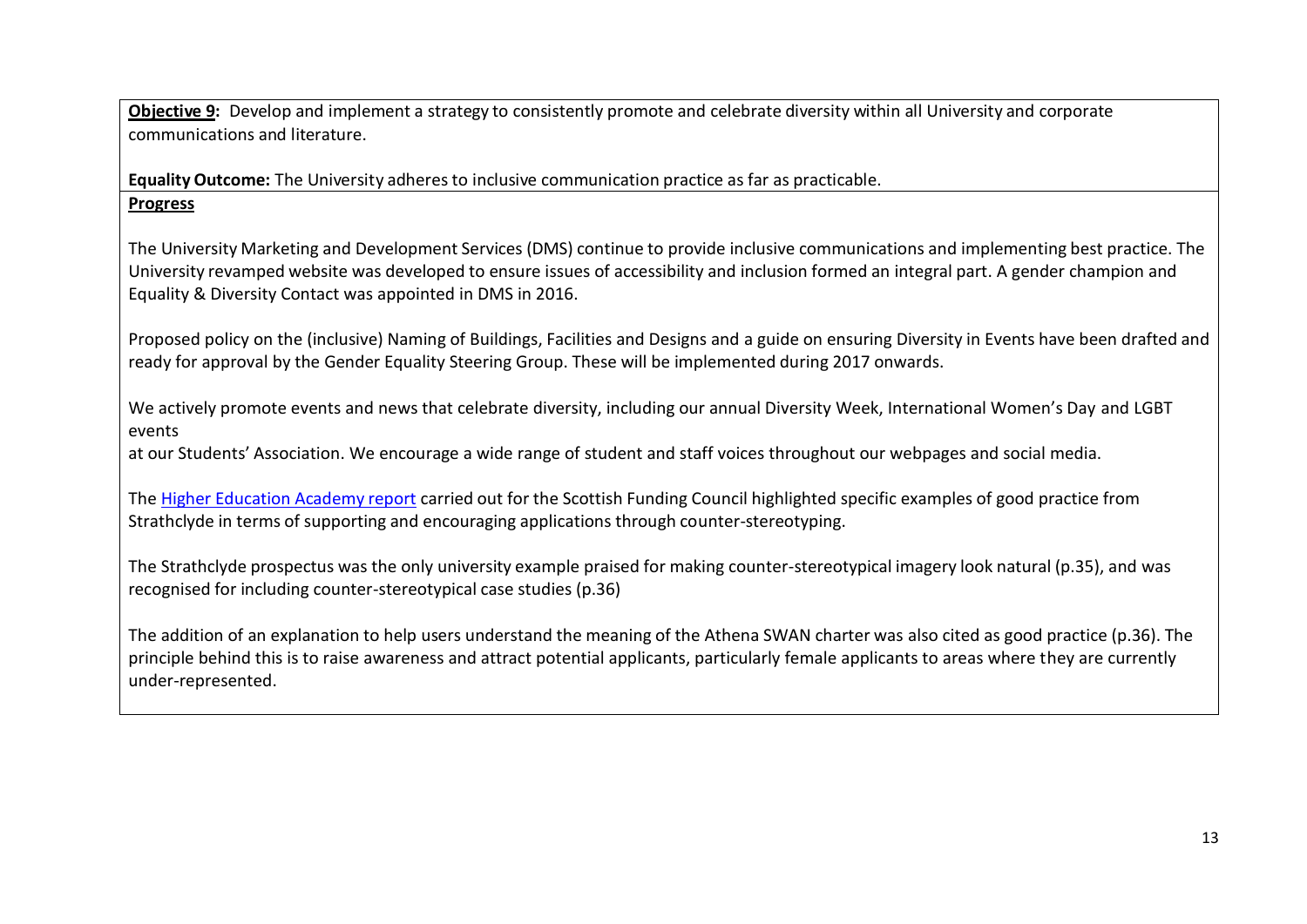**Objective 10:** Reflecting the University's commitment on equality and diversity in Procurement practices.

**Equality Outcome:** The University encourages and promotes best equality practice in its procurement activities. **Progress**

The University follows higher education sector best practice on procurement and is committed to the [Scottish Business pledge](https://scottishbusinesspledge.scot/) practices that achieve fairness, equality, opportunity and innovation. The procurement staff are aware of the responsibility placed upon them by legislation and participate in relevant external training events. During 2016-2017 the procurement team appointed a new Head of Procurement, Procurement Manager and Category Manager.

The new team is committed to embedding equality and diversity requirementsin procurement processes.

Currently the University Pre-Qualifies bidders in regulated procurements by using the European Single Procurement Document (ESPD) this includes the questions and requirements like the following, which are considered in the overall assessment of each supplier.

− Provide details on your organisation's policy in terms of Diversity & Equality in relation to your employees, and the general public. − In the past five years, has any finding of unlawful discrimination in ANY field been made against your organisation by the Employment Tribunal, The Employment Appeal Tribunal or any court or in comparable proceedingsin any jurisdictions, or has your organisation been the subject of formal investigation (which had a negative finding) by relevant Authorities (such as the Human Rights Commission or its predecessors) on the grounds of alleged unlawful discrimination? If yes, please provide details.

The University require all Tenderers to confirm compliance to our [supply chain code of conduct](https://www.strath.ac.uk/procurement/informationforvisitorsandsuppliers/supplychaincodeofconduct/) requirements. This covers various elements including treating employees fairly. All Tenderers confirm compliance with this approach prior to contract award. Our approach would be to work with Contractors who fall below the University's compliance requirements. To date there has been no award withdrawn due to non-compliance.

The procurement team received training on equality and diversity including the Public Sector Equality Duty. The Procurement strategy has been updated to include confirmation that Equality Impact Assessments have being undertaken. Future Procurement Training across the Campus will emphasis equality and diversity aspects and compliance.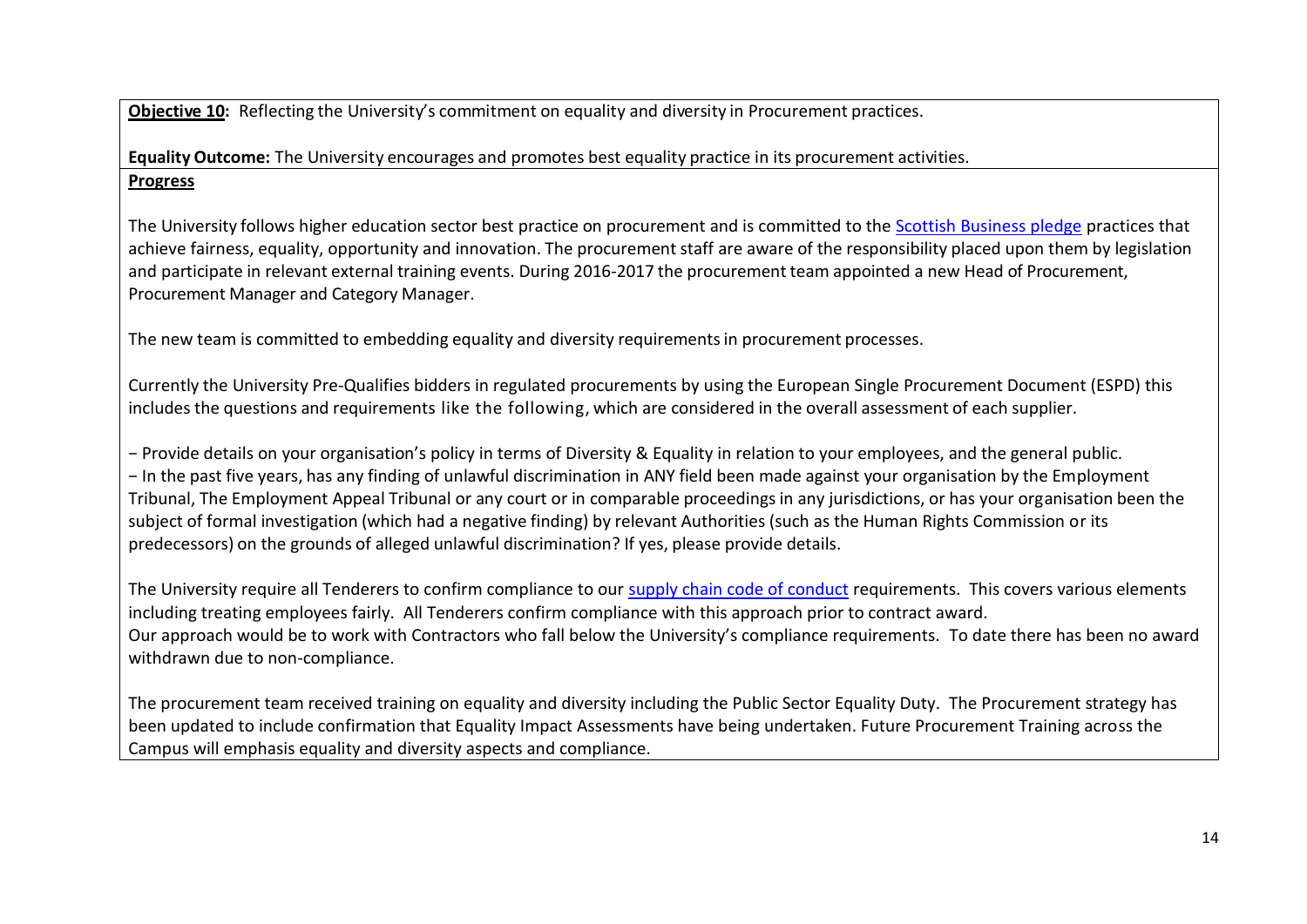**Objective 11:** Improving accessibility and support for people with disabilities on campus.

**Equality Outcome:** The University implements good practice on inclusive provision and accessibility in meeting the needs of people with disabilities from all protected characteristic backgrounds.

## **Progress**

The University has 129 (4%) staff that have disclosed a disability and 1478 (7%) students with disabilities.

A Staff with Disabilities working group has been reviewing the support provision available to staff with disabilities on campus. Support is provided to staff by a range of teams including Occupational Health, Human Resources, Estates Services and Disability Service. The working group after reviewing existing arrangements and provision came to a recommendation for the University to consider appointing a dedicated member of staff to coordinate and provide one focal point for supporting staff with disabilities.

The Disability Service has collaborated with the School of Psychological Sciences and Health to deliver a number of programmes aimed at enabling students to deal more effectively with the issues of stress and anxiety. In 2015-2016, 2 x mindfulness and 2 x Cognitive Behavioural Therapy (CBT) programmes targeted at students experiencing stress and anxiety were delivered. A series of Stress Buster programmes were facilitated by students on the MSc Clinical Psychology to complement the mindfulness programmes provided by the Disability Service.

The University has rolled out daily meditation drop-in sessions open to staff and students. Ten members of staff have been trained to facilitate the sessions and uptake has been consistent.

In a bid to enhance the quality of ongoing support provision, 4 core study support assistants have been appointed to deliver mentoring and study support to students with disabilities. These posts replace the provision of this support by a pool of staff on worker contracts. The new model has been highly effective in improving student engagement and attendance levels at support sessions. It has also allowed for enhanced monitoring of students at risk of disengagement and improved review processes between disability advisers and study support assistants. The University has completed a pilot on the use of Voice Dream, a text-to-speech software app, to determine its usefulness as a study aid for students who are print disabled. The outcome has been the evidencing of the app's effectiveness and Voice Dream is now being recommended as a support tool for students who are print impaired.